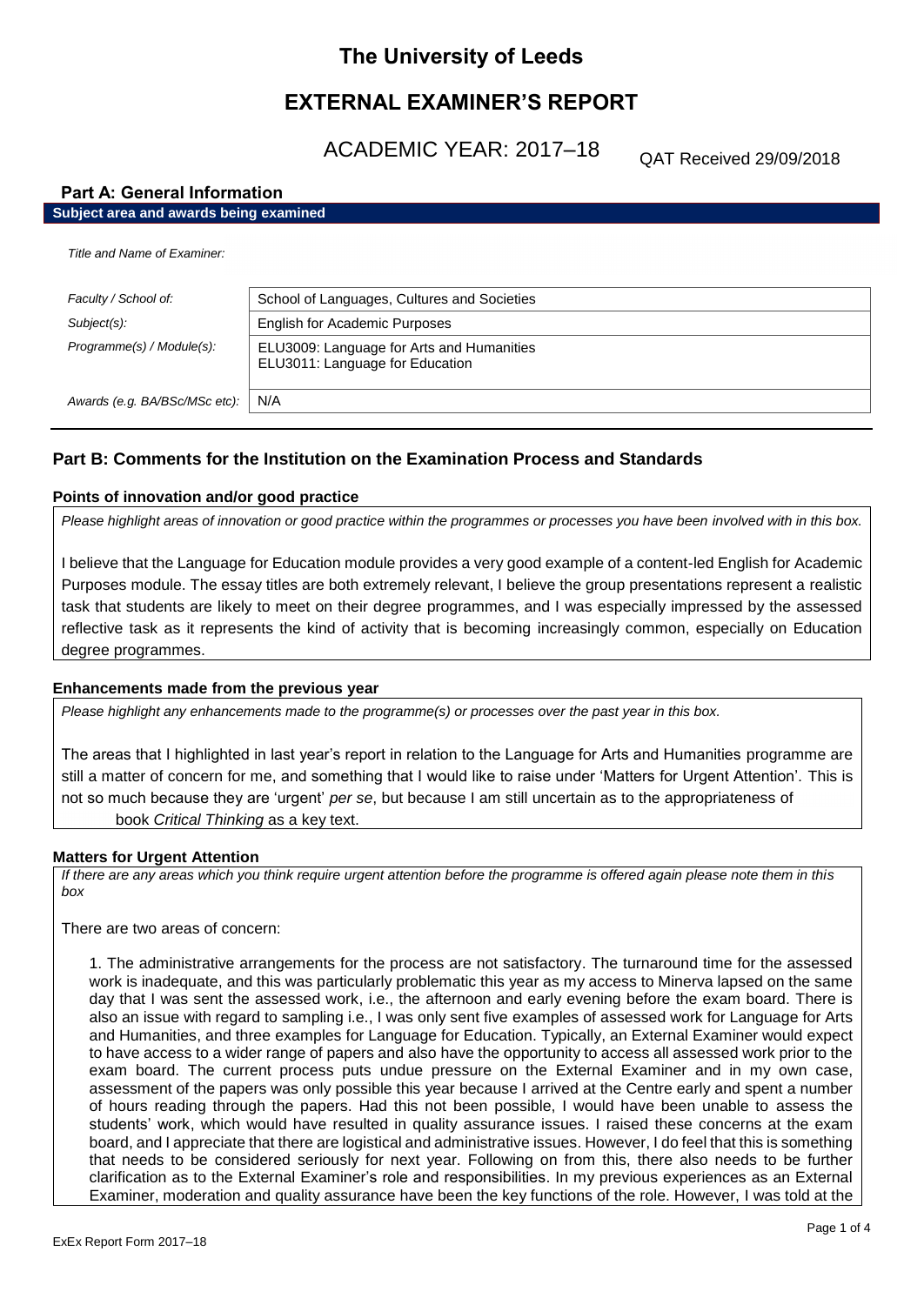exam board that moderation of exam papers is not one of my key responsibilities, and that my role should be 'forward-looking'.

2. My second concern – and something that I also brought up at this year's exam board and mentioned in my report last year – is the difficulty I have with the key text on the Language for Arts and Humanities module i.e., Jennifer Moon's *Critical Thinking* (2008).

An example of this difficulty is the essay title, which I find problematic for a number of reasons. The essay title is as follows: *Critical thinking would seem to be a gathering of various processes such as understanding, analysis, synthesis, evaluation and so on […] There is also a sense of direction to critical thinking – a sense that we have some defined reason for engaging in the process.' (Moon, 2008: 25) In light of this quotation, critically think about a 'text' from your discipline and show how these thinking processes help you gain greater understanding of its creation and reception.*

The first issue I have with this title concerns Moon's use of the words 'would seem', as in fact what she is producing is a summary under a subtitle 'Common-sense views of Critical Thinking', i.e., this definition, as opposed to any other definition, is closely associated with a 'commonsense' understanding of criticality, and is thus misleading. Second, the ellipsis marks replace very important contextual information, i.e., the ellipsis refers to '(such as those described by Bloom, 1956) and termed "tools of manipulation of knowledge"'. This lack of context is problematic, as Bloom suggests a skills approach to critical thinking *–* rather than a content-based understanding, which is the basis of these modules. Thus, overall, my feeling is that this title has been manipulated to reflect more an EAP understanding of what it means to be critical, and does not necessarily reflect that of the receiving programmes.

This understanding of Moon also results in essays and presentations that tend to be overly descriptive and not something that students would be required to produce on their future degree programmes. Although a very respected author on critical thinking in her own field, Moon's view of critical thinking is in itself not balanced and in many respects could be described as 'Modern', and this is reflected in the assessment generally. For example, in the presentations there is a clear understanding among students that being critical involves finding *the* meaning of an artwork through an understanding of the artist's bibliography and there is a marked absence of other understandings of criticality that the students will surely meet in their future studies, e.g., in the first lecture, students are introduced to advertising where reference to Roland Barthes and semiology would have been useful, as it is theory that the students are likely to have already encountered in their undergraduate studies and which they are very likely to meet on their future degree programmes. By introducing such theory as semiology it would also allow the 'critical' aspect of the programme to be more embedded rather than presenting critical thinking as a skill.

I realise that my own view of criticality may not necessarily be shared by colleagues at Leeds, but it is based on my own doctoral research into the meaning of criticality within the Fine Art department at and through working with subject colleagues in other related programmes such as Visual Cultures, Curating and Luxury Brand Management. If it would be helpful, I would be happy to discuss these ideas more fully with EAP colleagues at Leeds and share my own syllabus for a content-led module that I teach on the Pre-Sessional.

## *For Examiners in the first year of appointment*

| Were you provided with an External Examiner Handbook?                                                         | N/A |
|---------------------------------------------------------------------------------------------------------------|-----|
| Were you provided with copies of previous External Examiners' reports and the School's<br>responses to these? | N/A |
| Were you provided with a External Examiner Mentor?                                                            | N/A |

#### *For Examiners completing their term of appointment*

| -4. | Have you observed improvements in the programme(s) over the period of your appointment?            | N/A |
|-----|----------------------------------------------------------------------------------------------------|-----|
| .5. | Has the school responded to comments and recommendations you have made?                            | N/A |
| 6.  | Where recommendations have not been implemented, did the school provide clear reasons for<br>this? | N/A |
|     | Have you acted as an External Examiner Mentor?                                                     | N/A |

*Please comment on your experience of the programme(s) over the period of your appointment, remarking in particular on changes from year to year and the progressive development and enhancement of the learning and teaching provision, on standards achieved, on marking and assessment and the procedures of the School*

N/A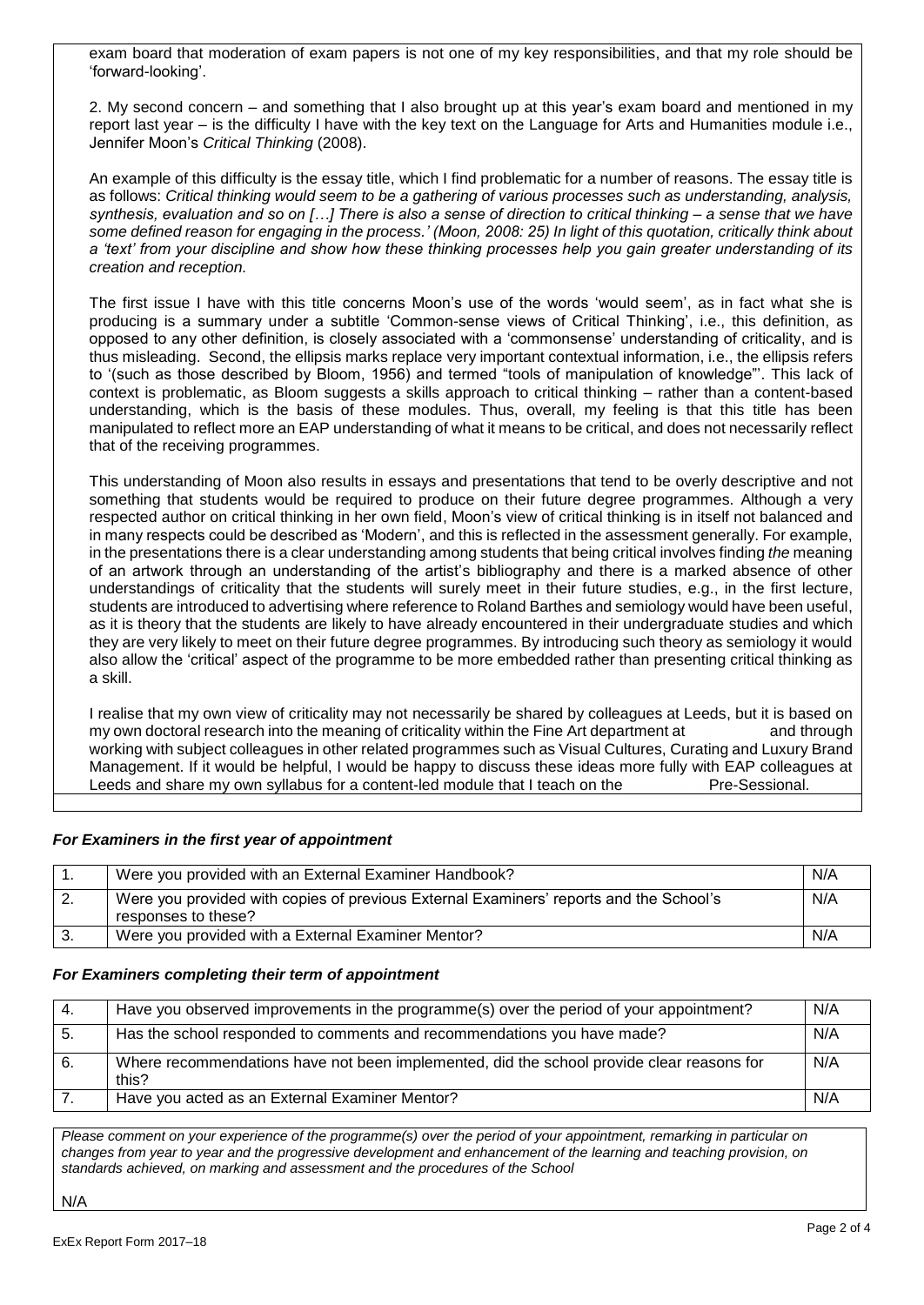## **Standards**

| $\overline{8}$ . | Is the overall programme structure coherent and appropriate for the level of study?                                                                                                                                                                                                                                               | Y              |
|------------------|-----------------------------------------------------------------------------------------------------------------------------------------------------------------------------------------------------------------------------------------------------------------------------------------------------------------------------------|----------------|
| 9.               | Does the programme structure allow the programme aims and intended learning outcomes to be<br>met?                                                                                                                                                                                                                                | Y              |
| 10.              | Are the programme aims and intended learning outcomes commensurate with the level of award?                                                                                                                                                                                                                                       | $\overline{Y}$ |
| 11.              | Did the Aims and ILOs meet the expectations of the national subject benchmark (where relevant)?                                                                                                                                                                                                                                   | $\overline{Y}$ |
| 12.              | Is the programme(s) comparable with similar programmes at other institutions?                                                                                                                                                                                                                                                     | Y              |
|                  | Please use this box to explain your overall impression of the programme structure, design, aims and intended<br>learning outcomes.                                                                                                                                                                                                |                |
|                  | The modules compare well with similar content-led pre-sessional programmes I have taught on and assess either in<br>my role as an External Examiner or as a BALEAP Assessor. Both programmes provide appropriate and clearly<br>articulated Intended Learning Outcomes.                                                           |                |
| 13.              | Is the influence of research on the curriculum and learning and teaching clear?                                                                                                                                                                                                                                                   | Y              |
|                  | Please explain how this is/could be achieved (examples might include: curriculum design informed by current research<br>in the subject; practice informed by research; students undertaking research)                                                                                                                             |                |
|                  | Although it is evident that both modules have been influenced by current thinking in relation to EAP content-led<br>programmes, I believe that the Language for Education module achieves this more successfully than the Language<br>for Arts and Humanities module for the reasons I discuss in 'Matters for Urgent Attention'. |                |
| 14.              | Does the programme form part of an Integrated PhD?                                                                                                                                                                                                                                                                                | $\mathsf{N}$   |
|                  | Please comment on the appropriateness of the programme as training for a PhD:                                                                                                                                                                                                                                                     |                |
| 15.              | Does the programme include clinical practice components?                                                                                                                                                                                                                                                                          | $\mathsf{N}$   |
|                  | Please comment on the learning and assessment of practice components of the curriculum here:                                                                                                                                                                                                                                      |                |
| 16.              | Is the programme accredited by a Professional or Statutory Regulatory Body (PSRB)?                                                                                                                                                                                                                                                | $\mathsf{N}$   |
|                  | Please comment on the value of, and the programme's ability to meet, PSRB requirements here:                                                                                                                                                                                                                                      |                |

### **Assessment and Feedback**

| 17. | Does the programme design clearly align intended learning outcomes with assessment?                                                                                                                                                                                                                                                                                                                                                                                                                                                                                                                                                                                                                                   | ν |
|-----|-----------------------------------------------------------------------------------------------------------------------------------------------------------------------------------------------------------------------------------------------------------------------------------------------------------------------------------------------------------------------------------------------------------------------------------------------------------------------------------------------------------------------------------------------------------------------------------------------------------------------------------------------------------------------------------------------------------------------|---|
|     | Please comment on the assessment methods and the appropriateness of these to the ILOs, in particular: the design<br>and structure of the assessment methods, and the arrangements for the marking of modules and the classification of awards; the<br>quality of teaching, learning and assessment methods that may be indicated by student performance.<br>The design and structure of the assessment methods and the arrangements for the marking of modules and<br>classification of awards are very good. I was particularly impressed by the assessment descriptors, which give a very<br>clear visual representation and represent excellent practice. I was also very impressed by the standard of marking and |   |
|     | level of feedback across the two modules.                                                                                                                                                                                                                                                                                                                                                                                                                                                                                                                                                                                                                                                                             |   |
| 18. | Is the design and structure of the assessment methods appropriate to the level of award?                                                                                                                                                                                                                                                                                                                                                                                                                                                                                                                                                                                                                              |   |
| 19. | Were students given adequate opportunity to demonstrate their achievement of the programme                                                                                                                                                                                                                                                                                                                                                                                                                                                                                                                                                                                                                            | Y |

aims and intended learning outcomes? *Please comment on the academic standards demonstrated by the students and, where possible, their performance in relation to students on comparable courses; the strengths and weaknesses of the students as a cohort:*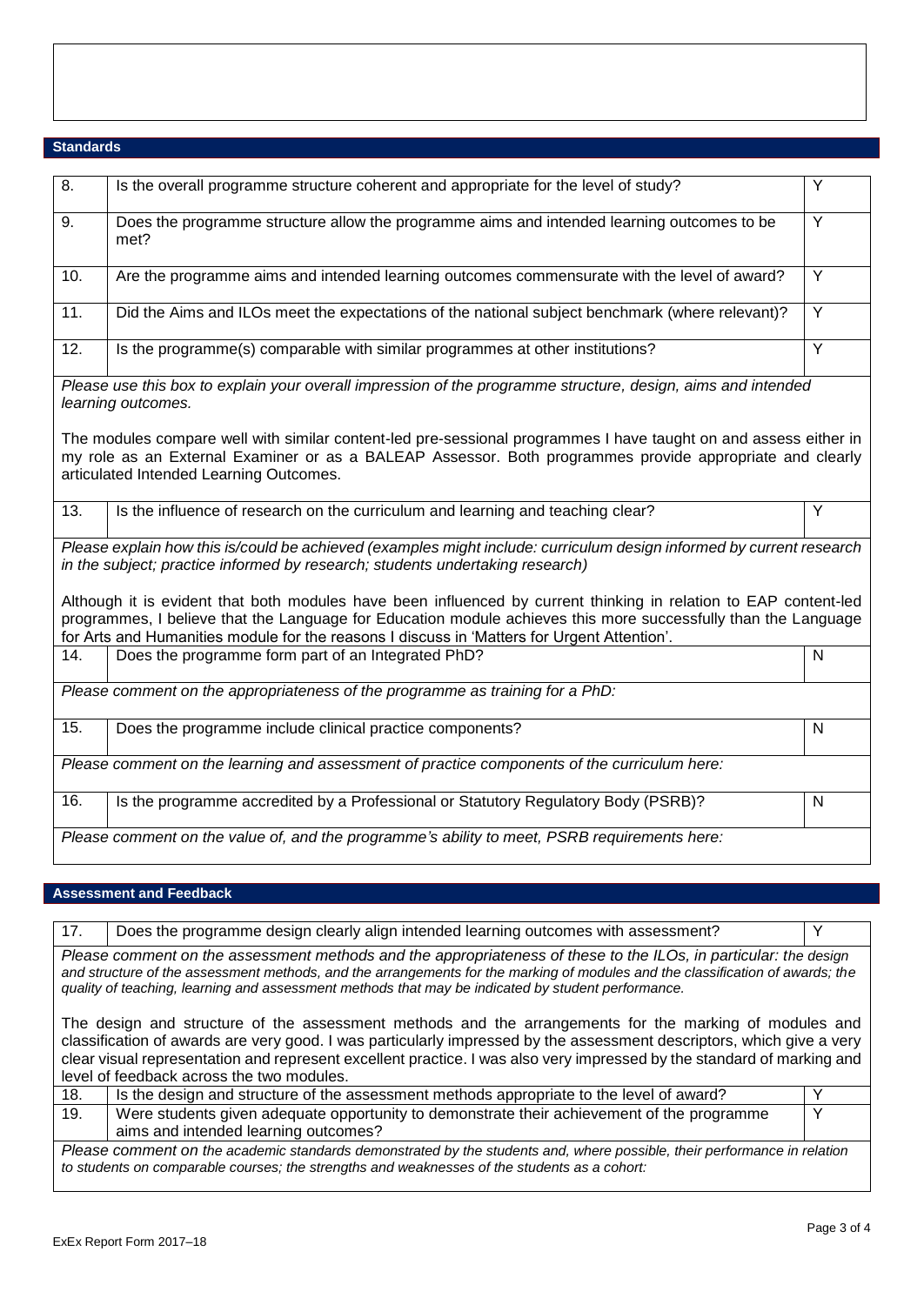The academic standards demonstrated by the students are comparable with those of students on similar programmes with which I am familiar.

*Please use this box to provide any additional comments you would like to make in relation to assessment and feedback:*

#### **The Progression and Awards Process**

| 20.               | Were you provided with guidance relating to the External Examiner's role, powers and<br>responsibilities in the examination process?              | $\overline{Y}$          |
|-------------------|---------------------------------------------------------------------------------------------------------------------------------------------------|-------------------------|
| $\overline{21}$ . | Was the progression and award guidance provided sufficient for you to act effectively as an<br><b>External Examiner?</b>                          | Y                       |
| 22.               | Did you receive appropriate programme documentation for your area(s) of responsibility?                                                           | Y                       |
| 23.               | Did you receive appropriate module documentation for your area(s) of responsibility?                                                              | Y                       |
| $\overline{24}$ . | Did you receive full details of marking criteria applicable to your area(s) of responsibility?                                                    | $\overline{Y}$          |
| 25.               | Were you provided with all draft examination papers/assessments?                                                                                  | $\overline{N}$          |
| 26.               | Was the nature and level of the assessment questions appropriate?                                                                                 | $\overline{Y}$          |
| 27.               | Were suitable arrangements made to consider your comments on assessment questions?                                                                | $\mathsf{N}$            |
| 28.               | Was sufficient assessed work made available to enable you to have confidence in your evaluation<br>of the standard of student work?               | $\mathsf{N}$            |
| 29.               | Were the examination scripts clearly marked/annotated?                                                                                            | Y                       |
| 30.               | Was the choice of subjects for final year projects and/or dissertations appropriate?                                                              | N/A                     |
| 31.               | Was the method and standard of assessment appropriate for the final year projects and/or<br>dissertations?                                        | N/A                     |
| 32.               | Were the administrative arrangements satisfactory for the whole process, including the operation of<br>the Progression and Awards Board?          | $\overline{\mathsf{N}}$ |
| 33.               | Were you able to attend the Progression and Awards Board meeting?                                                                                 | $\overline{Y}$          |
| 34.               | Were you satisfied with the recommendations of the Progression and Awards Board?                                                                  | $\overline{Y}$          |
| 35.               | Were you satisfied with the way decisions from the School Special Circumstances meeting were<br>communicated to the Progression and Awards Board? | N/A                     |
|                   | Please use this box to provide any additional comments you would like to make on the questions above:                                             |                         |
|                   | I have responded 'No' to Questions 28 and 32 as they relate to the very brief turnaround time provided and to the role                            |                         |

of the External Examiner. These, and other related issues, are discussed more fully in the 'Matters for Urgent Attention' section.

### **Other comments**

## **Please use this box if you wish to make any further comments not covered elsewhere on the form**

N/A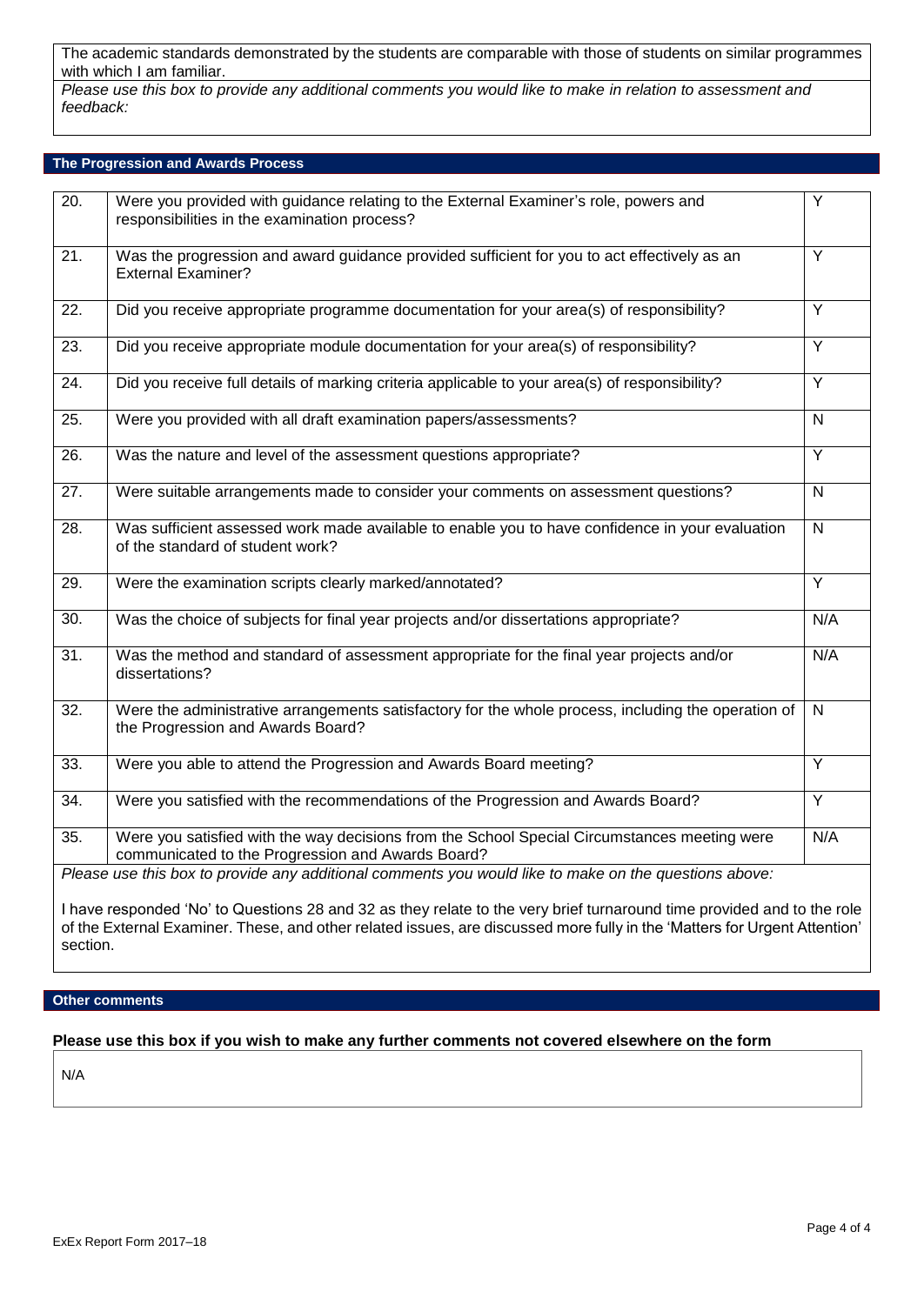## **Part C: School Response to External Examiner Report**

#### **Name of School and Head of School (or nominee)**

*Title and Name of Examiner:*

| Subject(s):                   | English language pre-sessional                      |
|-------------------------------|-----------------------------------------------------|
| Programme(s) / Module(s):     | Language for Arts and Humanities                    |
|                               |                                                     |
|                               |                                                     |
| Awards (e.g. BA/BSc/MSc etc): | none                                                |
|                               |                                                     |
| Title and Name of Responder:  |                                                     |
| Position*:                    | Programme Leader                                    |
| Faculty / School of:          | Arts, Humanities and Cultures; Language Centre, LCS |
| Address for communication:    |                                                     |
|                               |                                                     |
|                               |                                                     |
|                               |                                                     |
|                               |                                                     |
| Email:                        |                                                     |
| Telephone:                    |                                                     |
|                               |                                                     |

*\*If the individual responding to the report is not the Head of School please state their position within the School.*

#### **Completing the School response**

The completed School response (including the full original report) should be attached to an e-mail and sent to the Pro-Dean for Student Education in the relevant Faculty. Following approval by the Pro-Dean for Student Education, the School must send the response (including the full original report) directly to the External Examiner. A copy must also be emailed to the Quality Assurance Team at gat@leeds.ac.uk. External Examiners should receive a formal response no later than six weeks after receipt of the original report.

#### *Response to Points of innovation and/or good practice*

did not specify innovation or good practice on LfA&H

#### *Response to Enhancements made from the previous year*

commented last year on the same content issue as this year. Please see below as addressed in 'Urgent Matters' No 2

#### *Response to Matters for Urgent Attention*

*If any areas have been identified for urgent attention before the programme is offered again please provide a specific response to them here:*

DDSE response to first matter for urgent attention:

We would like to apologise for delays caused by Minerva password lapsing and for the slightly delayed submission of documents by leaders on these programmes. The turnaround is always very tight unfortunately. It is perhaps worth noting that continuing to look at assessments on the morning of the progression board is something that previous and current examiners to Leeds have done for a number of years. We would like to apologise if this expectation was unclear. To accommodate more time for externals on the actual day, the progression board in 2019 will be held later in the afternoon. A room and refreshments will be made available from 9.00 am again and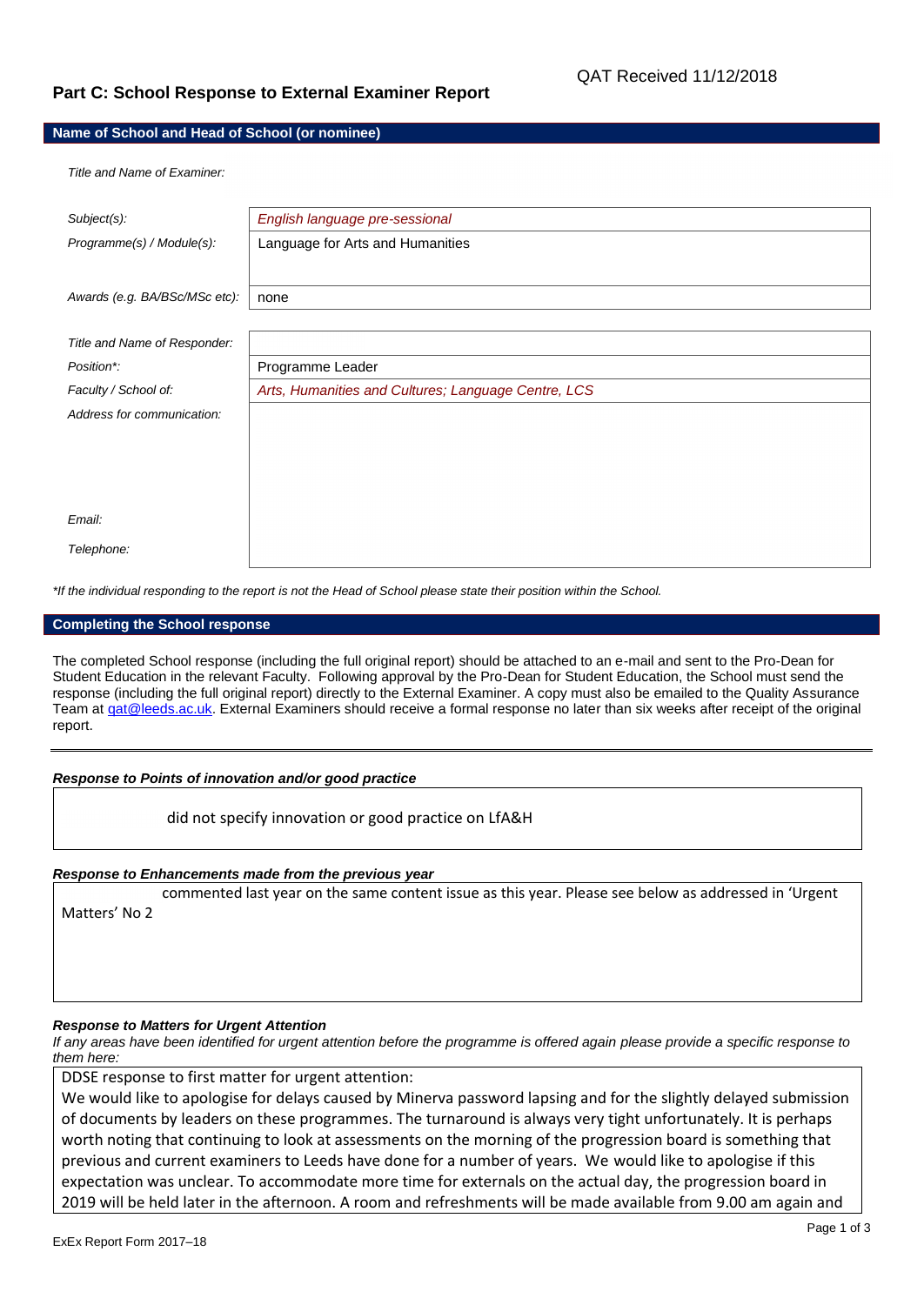help with hotel accommodation is given if required. Leaders will be requested to check that external examiners have access to student work on Minerva (or via email if necessary) at the earliest opportunity. This will also include draft marking, which can be made available a week earlier than final assessments. All our external examiners are requested to contact the team with any queries at the earliest opportunity to make the process as smooth as possible.

Programme leader response to second matter for urgent attention:

My comments on that this year are very much the same as last year. The external takes issue with the `would seem' in our essay title, (see Matters for Attention 2) the topic of our module is thinking. Our aim is not to give students a definition of this is what thinking, or learning, or creative thinking is but that students are going on to subjects where they are expected to think about issues and using readings and experience, which Moon talks about' formulate their own reasoned and supported responses. So we believe that Masters' study is about developing skills of critical analysis, evaluation and judgement in response to issues that will or may arise in students' own professional contexts. Therefore is perhaps correct in saying that we are understanding in a more EAP way as we want the students to experience ` doing thinking' rather learning a prescriptive `this is what it is' definition of critical thinking. The students are quite accustomed to learning other people's ideas and repeating that very well in their earlier academic life. We are trying to get the students to start thinking about what these issues mean to them, and then how they might change or modify or strengthen those ideas through a consideration (thinking) about other sources. The texts are vehicles, as they will always be on A&H programmes, to aid the students' own thinking processes.

DDSE response to first matter for urgent attention:

As the programme is under new leadership in 2019, the newly appointed lead, has been asked to carefully consider all comments and to share them with the academic lead from department. In this way, will be able to respond fully to any remaining concerns 2019.

*Response to questions 1-7 (and related comments)*

*Schools may provide a general response; however, where Examiners raise specific points these must be addressed individually:*

## **Standards**

*Response to questions 8 to 16 (and related comments) Schools may provide a general response; however, where Examiners raise specific points these must be addressed individually:*

#### **Assessment and Feedback**

*Response to questions 17 to 19 (and related comments)*

*Schools may provide a general response; however, where Examiners raise specific points these must be addressed individually:*

## **The Progression and Awards Process**

*Response to questions 20-35 (and related comments) Schools may provide a general response; however, where Examiners raise specific points these must be addressed individually:*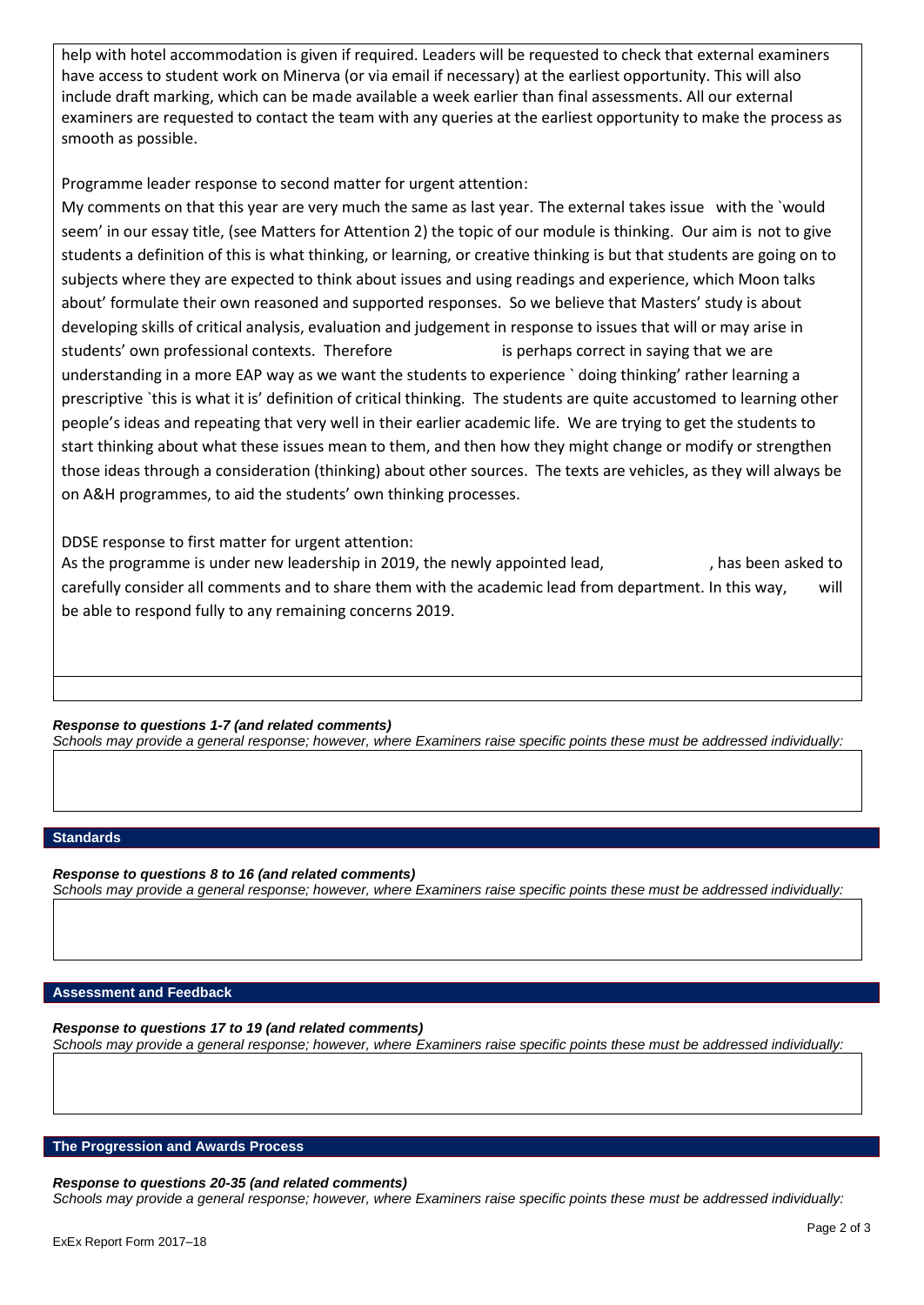## **Other comments**

*Response to items included in the 'Other Comments' section of the report*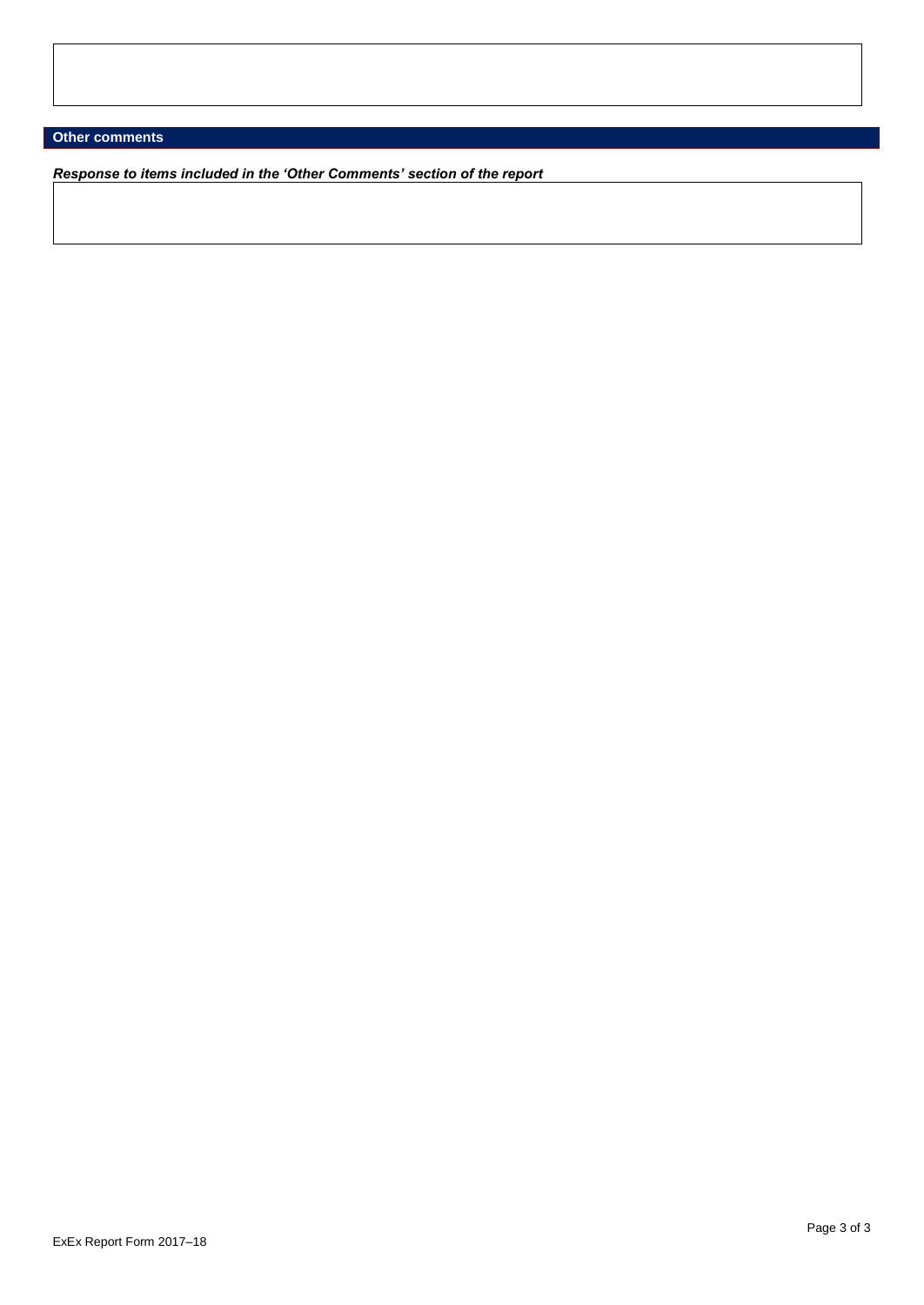### **Name of School and Head of School (or nominee)**

*Title and Name of Examiner:*

| Subject(s):                   | English for Academic Purposes                 |
|-------------------------------|-----------------------------------------------|
| Programme(s) / Module(s):     | ELU 3011 Language for Education               |
|                               |                                               |
| Awards (e.g. BA/BSc/MSc etc): | N/A                                           |
|                               |                                               |
|                               |                                               |
|                               |                                               |
| Position*:                    |                                               |
| Faculty / School of:          | Arts Humanities and Cultures; Language Centre |
| Address for communication:    |                                               |
|                               |                                               |
|                               |                                               |
| Email:                        |                                               |
| Telephone:                    |                                               |
| Title and Name of Responder:  | Programme Leader: Language for Education      |

*\*If the individual responding to the report is not the Head of School please state their position within the School.*

#### **Completing the School response**

The completed School response (including the full original report) should be attached to an e-mail and sent to the Pro-Dean for Student Education in the relevant Faculty. Following approval by the Pro-Dean for Student Education, the School must send the response (including the full original report) directly to the External Examiner. A copy must also be emailed to the Quality Assurance Team a[t qat@leeds.ac.uk.](mailto:qat@leeds.ac.uk) External Examiners should receive a formal response no later than six weeks after receipt of the original report.

#### *Response to Points of innovation and/or good practice*

The students making individual presentations in group structures was a new element this year. Pedagogically the intention was to get the groups to communicate among themselves in order to agree content, structure and shared relevance. Organisationally the intended benefit was that assessing 26 groups of 4 was more manageable for the 8 teachers than assessing over 100 individual presentations. I was glad to see the comment from the External stating 'I believe the group presentations represent a realistic task that students are likely to meet on their degree programmes'.

The assessed essay titles were reviewed and revised this year by the Strand Leader and the School Academic Lead. The aim was to ensure that the tasks matched the relevant lecture content and core reading. The External commented that 'The essay titles are…extremely relevant', which suggests that a positive change was achieved. There was also a slight enhancement attempted of the assessed reflective task which also drew positive comment from the External stating that 'it represents the kind of activity that is becoming increasingly common, especially on Education degree programmes'.

In this my last year as Strand Leader I am very satisfied to read the comment stating 'I believe that the Language for Education module provides a very good example of a content-led English for Academic Purposes module'.

#### *Response to Enhancements made from the previous year*

N/A as no comment from External, but see *Response to Points of innovation and/or good practice* above .

#### *Response to Matters for Urgent Attention*

*If any areas have been identified for urgent attention before the programme is offered again please provide a specific response to them here:*

DDSE response to first matter for urgent attention:

We would like to apologise for delays caused by Minerva password lapsing and for the slightly delayed submission of documents by leaders on these programmes. The turn around is always very tight unfortunately. It is perhaps worth noting that continuing to look at assessments on the morning of the progression board is something that